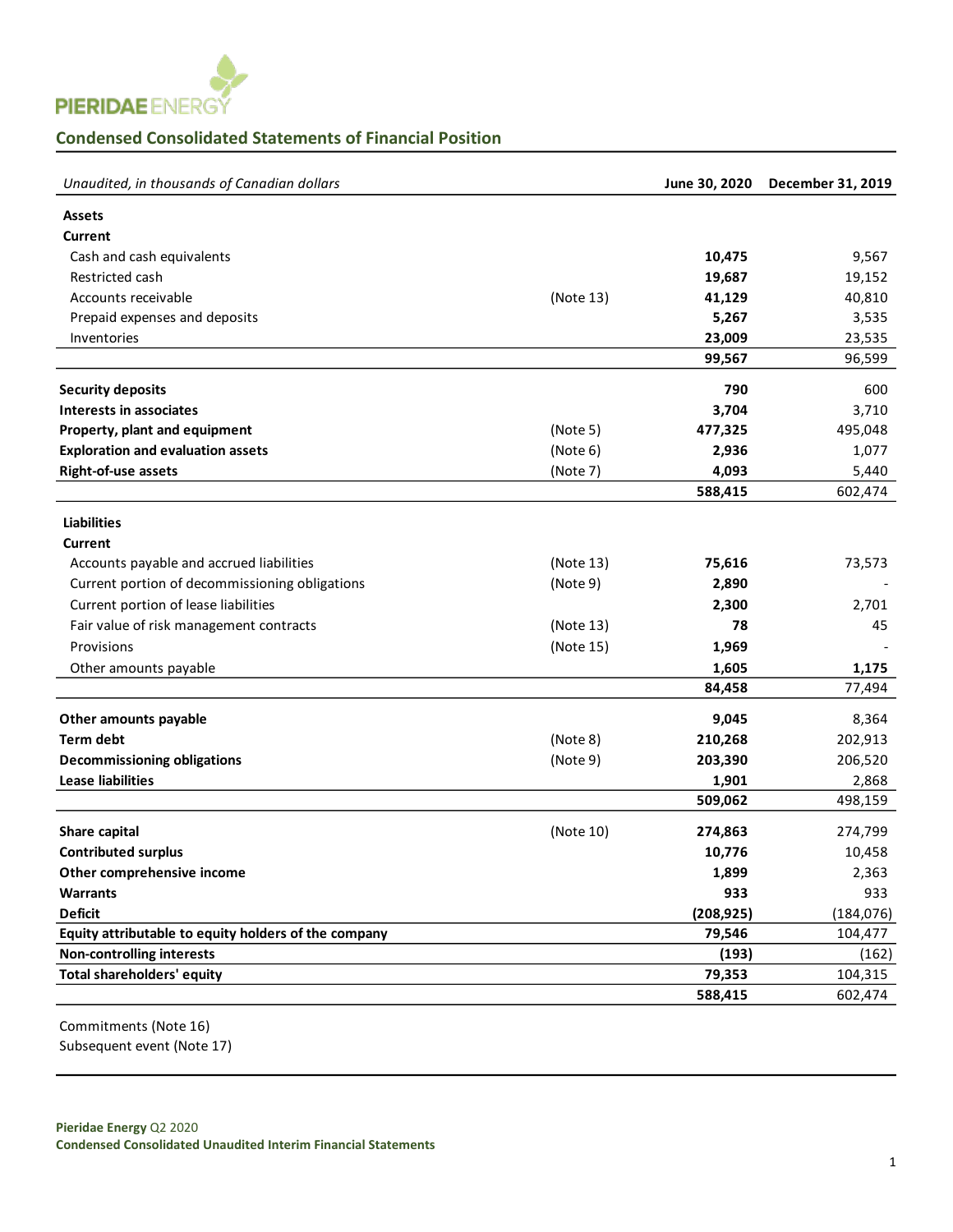

# **Condensed Consolidated Statements of Loss and Comprehensive Loss**

|                                                                                  |            | Three months ended June 30 |            |             | Six months ended June 30 |
|----------------------------------------------------------------------------------|------------|----------------------------|------------|-------------|--------------------------|
| Unaudited, in thousands of Canadian dollars (except share and per share amounts) |            | 2020                       | 2019       | 2020        | 2019                     |
| <b>Revenues</b>                                                                  |            |                            |            |             |                          |
| Petroleum and natural gas                                                        | (Note 11)  | 54,261                     | 12,318     | 119,012     | 35,624                   |
| Royalties                                                                        |            | (1, 382)                   | (397)      | (4, 012)    | (1, 333)                 |
|                                                                                  |            | 52,879                     | 11,921     | 115,000     | 34,291                   |
| Other income                                                                     |            | 634                        | 1,466      | 1,283       | 2,734                    |
| Third party processing                                                           |            | 6,926                      |            | 13,728      |                          |
|                                                                                  |            | 60,439                     | 13,387     | 130,011     | 37,025                   |
| Realized gain (loss) on risk management contracts                                | (Note 13)  | 8,223                      |            | 12,708      | (657)                    |
| Unrealized (loss) gain on risk management contracts                              |            | (83)                       |            | (166)       | 1                        |
|                                                                                  |            | 68,579                     | 13,387     | 142,553     | 36,369                   |
| <b>Expenses</b>                                                                  |            |                            |            |             |                          |
| Operating expenses                                                               | (Note 15)  | 45,422                     | 13,528     | 96,404      | 29,722                   |
| Administrative expenses                                                          |            | 6,386                      | 3,738      | 12,687      | 7,770                    |
| Development expenses                                                             |            | 4,129                      | 7,841      | 7,588       | 7,841                    |
| <b>Transportation expenses</b>                                                   |            | 3,939                      | 1,787      | 7,775       | 3,416                    |
| Impairment of exploration and evaluation assets                                  | (Note 6)   |                            |            |             | 7,859                    |
| Share-based compensation                                                         |            | 143                        | 118        | 318         | 267                      |
| Foreign exchange loss (gain)                                                     |            | 8                          | 15         | (170)       | (3)                      |
| Depletion and depreciation                                                       | (Note 5,7) | 10,170                     | 3,998      | 19,504      | 8,343                    |
| Financial expenses                                                               | (Note 12)  | 11,775                     | 1,889      | 23,321      | 3,729                    |
| Share of net loss of associates                                                  |            | 3                          | 3          | 6           | 6                        |
| Gain on disposal                                                                 |            |                            |            |             | (55)                     |
|                                                                                  |            | 81,975                     | 32,917     | 167,433     | 68,895                   |
| Net loss before taxes                                                            |            | (13, 396)                  | (19, 530)  | (24, 880)   | (32, 526)                |
| Deferred income tax recovery                                                     |            |                            |            |             |                          |
| Net loss for the period                                                          |            | (13, 396)                  | (19, 530)  | (24, 880)   | (32, 526)                |
| Other comprehensive income, net of income tax                                    |            |                            |            |             |                          |
| Foreign currency translation gain (loss)                                         |            | 269                        | 355        | (465)       | 1,372                    |
| Total comprehensive loss for the period                                          |            | (13, 127)                  | (19, 175)  | (25, 345)   | (31, 154)                |
| Net loss attributable to                                                         |            |                            |            |             |                          |
| Equity holders of the Company                                                    |            | (13, 365)                  | (19, 530)  | (24, 849)   | (32, 522)                |
| Non-controlling interests                                                        |            | (31)                       |            | (31)        | (4)                      |
| Net loss per share attributable to equity holders of the Company                 |            |                            |            |             |                          |
| <b>Basic</b>                                                                     | (Note 10)  | (0.09)                     | (0.23)     | (0.16)      | (0.40)                   |
| Diluted                                                                          | (Note 10)  | (0.09)                     | (0.23)     | (0.16)      | (0.40)                   |
| Weighted average number of common shares                                         |            |                            |            |             |                          |
| Basic                                                                            | (Note 10)  | 157,641,871                | 84,206,324 | 157,625,909 | 81,017,455               |
| Diluted                                                                          | (Note 10)  | 157,641,871                | 84,206,324 | 157,625,909 | 81,017,455               |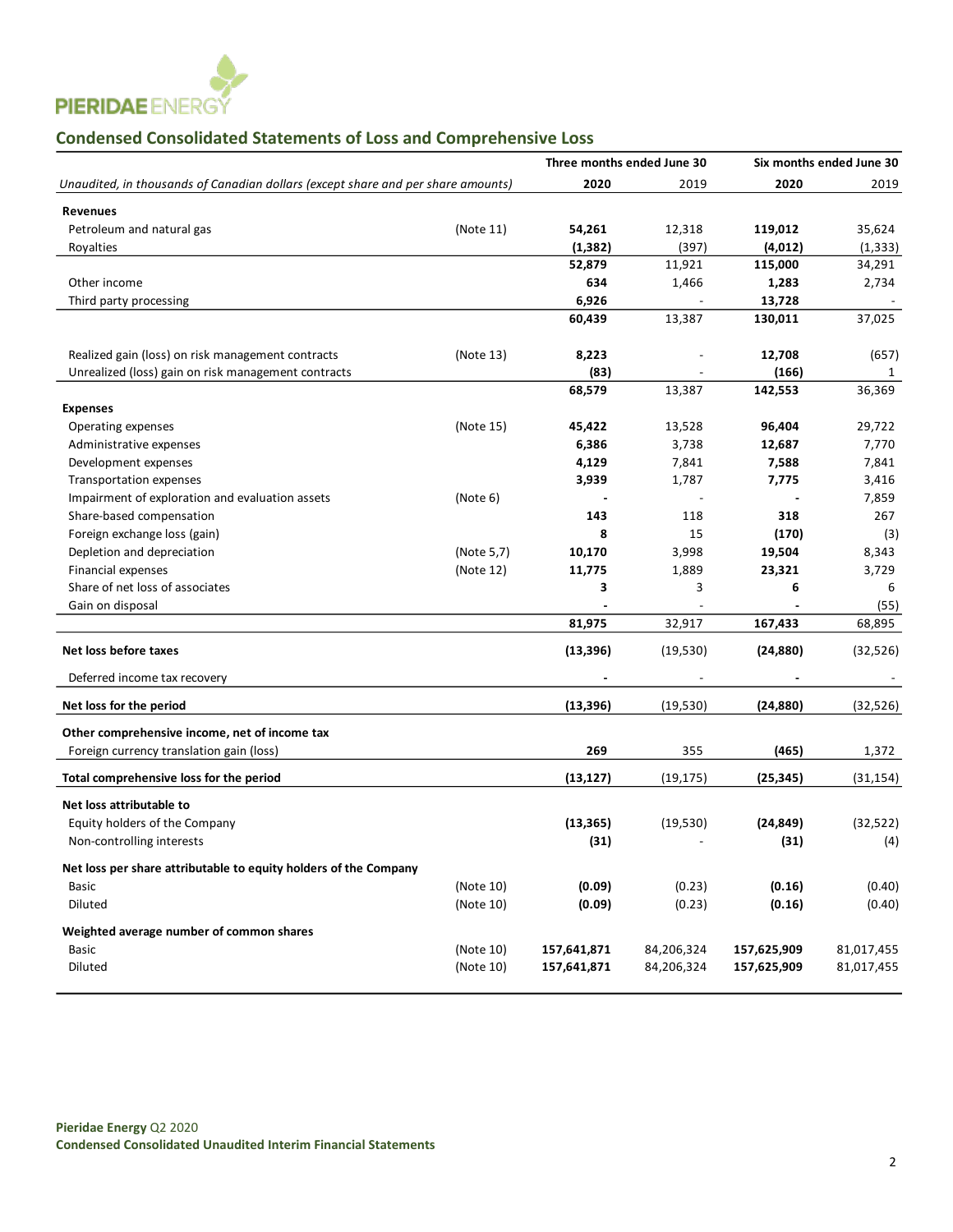

# **Condensed Consolidated Statements of Changes in Equity**

|                                                                  |           |                               |                          |             |                | Accumulated<br>other | <b>Total Equity</b><br>attributable |                               |                 |
|------------------------------------------------------------------|-----------|-------------------------------|--------------------------|-------------|----------------|----------------------|-------------------------------------|-------------------------------|-----------------|
|                                                                  |           |                               |                          | Contributed |                | comprehensive        |                                     | Non-<br>to equity controlling | Total           |
| Unaudited, in thousands of Canadian dollars except share amounts |           | <b>Share Capital Warrants</b> |                          | surplus     | <b>Deficit</b> | income (loss)        | holders                             | interests                     | <b>Equity</b>   |
| As at December 31, 2018                                          |           | 193,270                       | 933                      | 8,960       | (112,503)      | 1,240                | 91,900                              | (152)                         | 91,748          |
| Share-based compensation                                         |           | 31                            | ٠                        | 267         |                | ٠                    | 298                                 | $\overline{\phantom{a}}$      | 298             |
| Common shares and warrants issued on private placement           |           | 21,300                        | $\overline{\phantom{a}}$ | ٠           | ٠              | ٠                    | 21,300                              |                               | 21,300          |
| Share issue costs                                                |           | (865)                         | $\overline{\phantom{a}}$ | ۰           | ٠              | ٠                    | (865)                               | $\overline{\phantom{a}}$      | (865)           |
| Common shares issued on Shell asset acquisition                  |           |                               |                          |             |                |                      |                                     |                               |                 |
| Net loss attributable to equity holders of the company           |           |                               |                          |             | (32, 522)      | 1,372                | (31, 150)                           | (4)                           | (31, 154)       |
| As at June 30, 2019                                              | (Note 10) | 213,736                       | 933                      | 9,227       | (145, 025)     | 2,612                | 81,483                              | (156)                         | 81,327          |
| As at December 31, 2019                                          |           | 274,799                       | 933                      | 10,458      | (184, 076)     | 2,363                | 104,477                             |                               | $(162)$ 104,315 |
| Share-based compensation                                         |           | 64                            | ۰                        | 318         |                |                      | 382                                 |                               | 382             |
| Net loss attributable to equity holders of the company           |           | ۰                             |                          |             | (24, 849)      | (464)                | (25, 313)                           | (31)                          | (25, 344)       |
| As at June 30, 2020                                              | (Note 10) | 274,863                       | 933                      | 10,776      | (208, 925)     | 1,899                | 79,546                              | (193)                         | 79,353          |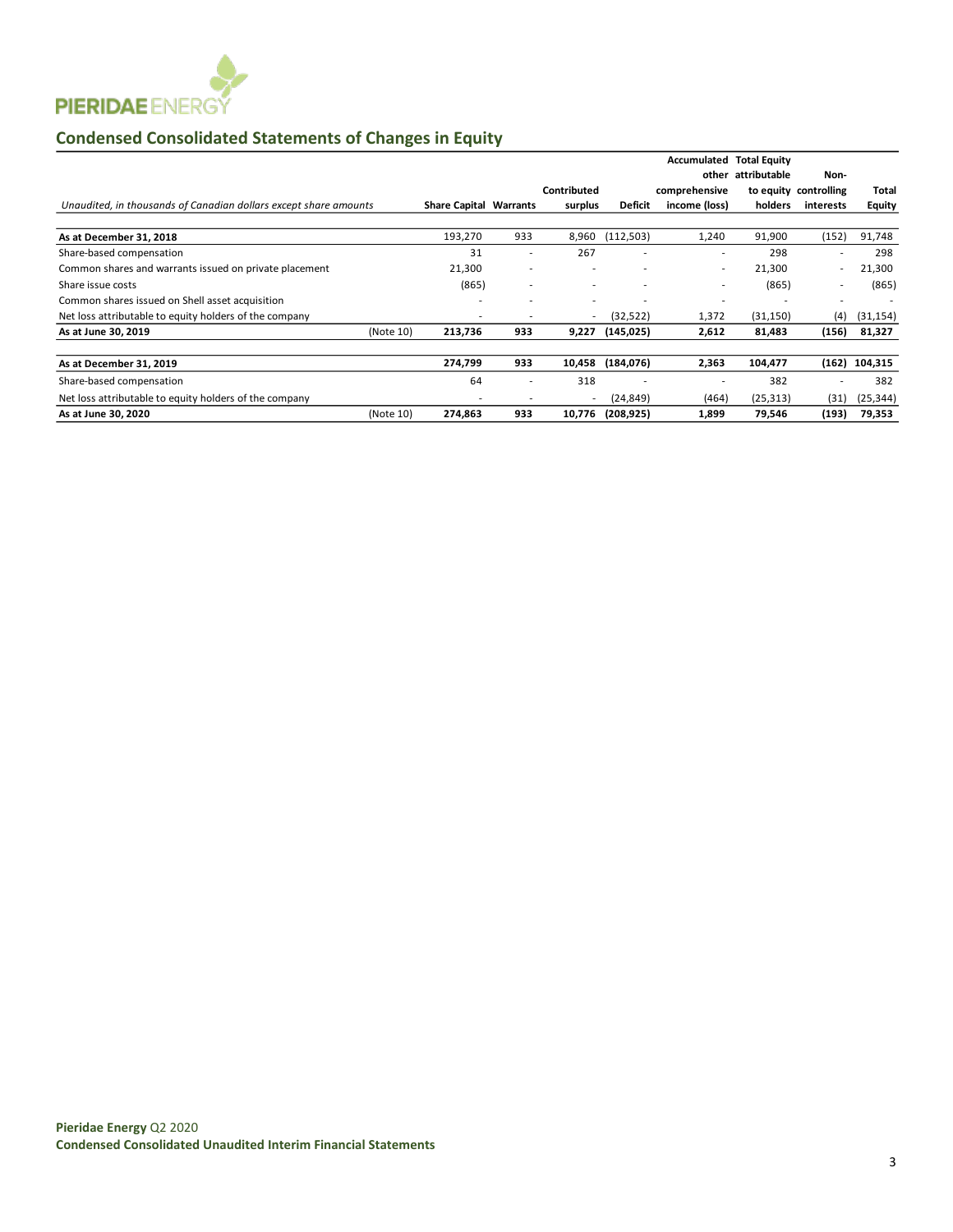

## **Condensed Consolidated Statements of Statement of Cash Flows**

|                                                            |            | Three months ended June 30 |                |           | Six months ended June 30 |
|------------------------------------------------------------|------------|----------------------------|----------------|-----------|--------------------------|
| Unaudited, in thousands of Canadian dollars                |            | 2020                       | 2019           | 2020      | 2019                     |
|                                                            |            |                            |                |           |                          |
| <b>Operating activities</b>                                |            |                            |                |           |                          |
| Net loss                                                   |            | (13, 396)                  | (19, 530)      | (24, 880) | (32,526)                 |
| Depletion and depreciation                                 | (Note 5,7) | 10,170                     | 3,998          | 19,504    | 8,343                    |
| Amortization of financing fees                             | (Note 12)  | 3,867                      |                | 7,355     |                          |
| Share-based compensation                                   |            | 143                        | 118            | 318       | 267                      |
| Amortization of deferred lease inducements                 |            |                            | (2)            |           | (12)                     |
| Impairment of exploration and evaluation assets            | (Note 6)   |                            |                |           | 7,859                    |
| Accretion                                                  | (Note 9)   | 212                        | 715            | 423       | 1,421                    |
| Share of net loss of associates                            |            | 3                          | 3              | 6         | 6                        |
| Change in provisions                                       | (Note 15)  | 1,969                      |                | 1,969     |                          |
| Gain on disposal                                           |            |                            | $\blacksquare$ |           | (55)                     |
| Decommissioning liability change in estimate               | (Note 9)   | (1,538)                    | (18)           | (663)     | (116)                    |
| Unrealized loss on risk management contracts               |            | 83                         |                | 33        |                          |
| Foreign exchange gain (loss)                               |            | 8                          | 15             | (170)     | (3)                      |
| Changes in non-cash working capital                        | (Note 14)  | (3,534)                    | (2,001)        | 518       | (18,970)                 |
| Cash (used in) provided by operating activities            |            | (2,013)                    | (16, 702)      | 4,413     | (33, 786)                |
|                                                            |            |                            |                |           |                          |
| <b>Investing activities</b>                                |            |                            |                |           |                          |
| Additions to property, plant and equipment                 | (Note 5)   | 495                        | (867)          | (434)     | (1, 323)                 |
| Additions to exploration and evaluation assets             | (Note 6)   | (759)                      | (50)           | (1,859)   | (166)                    |
| Cash used in investing activities                          |            | (264)                      | (917)          | (2, 293)  | (1,489)                  |
|                                                            |            |                            |                |           |                          |
| <b>Financing activities</b>                                |            |                            |                |           |                          |
| Issuance of share capital, net of costs<br>Restricted cash | (Note 10)  |                            | 2,200          | 64        | 20,466                   |
|                                                            |            | (1, 237)                   |                | (725)     | 5,507                    |
| Increase in convertible debt                               | (Note 8)   |                            | 10,000         |           | 10,000                   |
| Repayment of bank debt                                     |            |                            | (1)            |           | (3)                      |
| Payments on lease obligations                              |            | (695)                      | (112)          | (1, 368)  | (207)                    |
| Cash (used in) provided by financing activities            |            | (1, 932)                   | 12,087         | (2,029)   | 35,763                   |
| Increase (decrease) in cash and cash equivalents           |            | (4,209)                    | (5, 532)       | 91        | 488                      |
| Cash and cash equivalents, beginning of period             |            | 14,044                     | 16,158         | 9,567     | 9,112                    |
| Effect of foreign exchange on cash                         |            | 640                        | (19)           | 817       | 1,007                    |
| Cash and cash equivalents, end of period                   |            | 10,475                     | 10,607         | 10,475    | 10,607                   |
|                                                            |            |                            |                |           |                          |
| Cash paid:                                                 |            |                            |                |           |                          |
| Interest                                                   |            | 7,683                      |                | 14,099    | 14                       |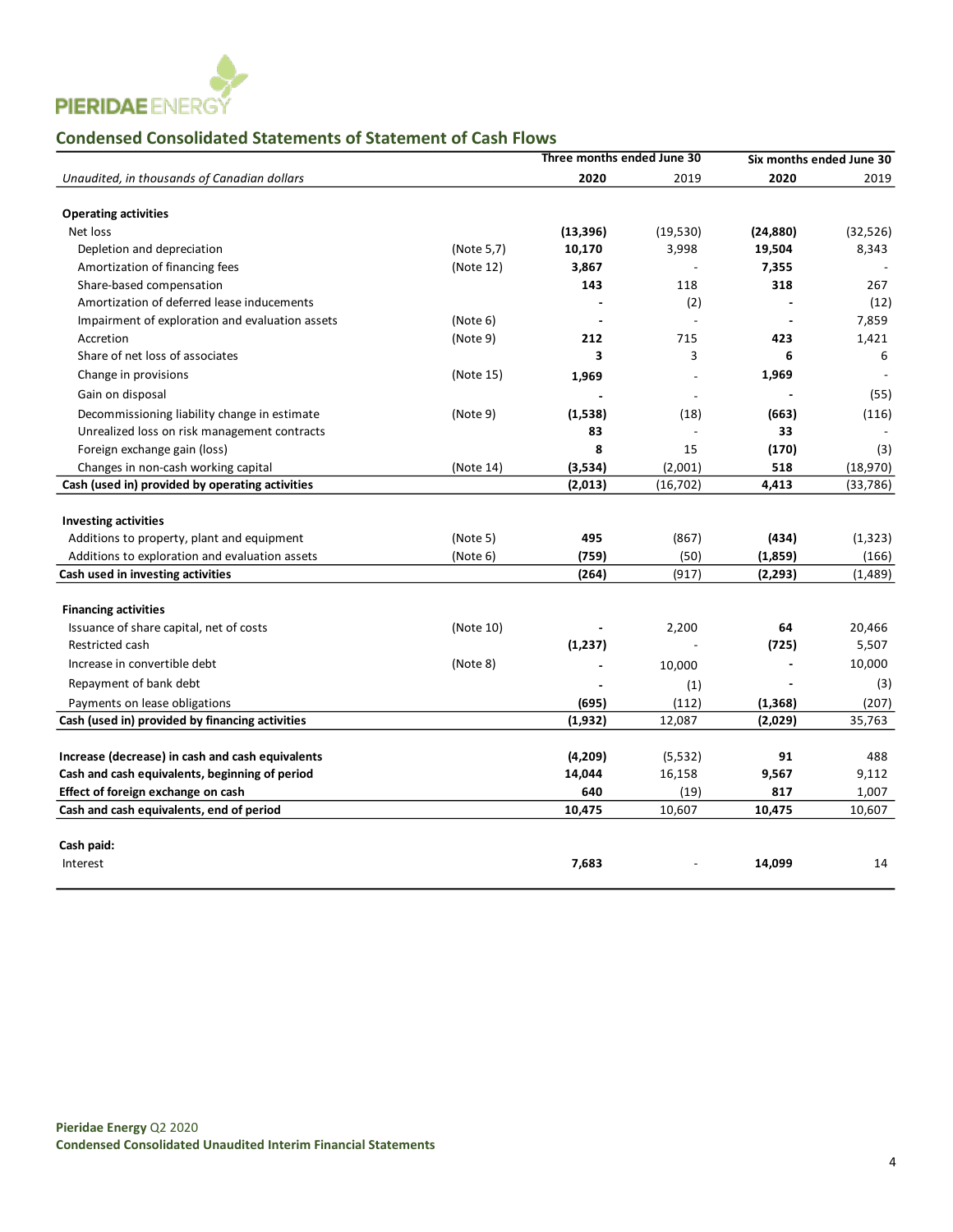## **Notes to the Condensed Consolidated Unaudited Interim Financial Statements**

## **1. Corporate Information**

Pieridae Energy Limited (the "Company" or "Pieridae") is a publicly traded, Canadian based Company in the business of developing, producing and processing natural gas, and the production of natural gas liquids ("NGLs"). It is also engaged in the development of a fully integrated liquefied natural gas ("LNG") project to be built in Goldboro, Nova Scotia. The common shares of Pieridae trade on the Toronto Exchange ("TSX") under the symbol PEA.TO.

The Company was incorporated on May 29, 2012 under the laws of Canada. It is headquartered at 3100, 308 - 4th Avenue SW, Calgary, Alberta, T2P 0H7.

The condensed consolidated unaudited interim financial statements ("Interim Financial Statements") include the accounts of Pieridae, its subsidiary companies, partnerships and any investments in associates and joint arrangements as at and for the six months ended June 30, 2020.

#### **2. Basis of Presentation**

The Interim Financial Statements and the notes thereto have been prepared in accordance with International Financial Reporting Standards ("IFRS") as issued by the International Accounting Standards Board ("IASB") applicable to the preparation of interim financial statements, including International Accounting Standard 34, Interim Financial Reporting ("IAS 34"). These Interim Financial Statements have been prepared following the same accounting policies and methods of computation as the Company's annual consolidated financial statements as at and for the year-ended December 31, 2019 ("Consolidated Financial Statements") and should be read in conjunction with those Consolidated Financial Statements. Comparative amounts have been reclassified to match the current period presentation.

The Company is subject to a number of business risks. These are outlined in greater detail in the Management Discussion & Analysis ("MD&A") and Annual Information Form for the year ended December 31, 2019, and in the MD&A for the period ended June 30, 2020. The current challenging economic climate due to the COVID-19 pandemic may have significant adverse impacts to the Company, including but not limited to:

- Material declines in revenue and cash flows due to reduced commodity prices
- Material decline in future revenues, which may result in potential impairment on non-financial assets
- Increase in the risk of non-performance by our customers, resulting in the risk of higher customer defaults

These Interim Financial Statements were approved by the Board of Directors of Pieridae on August 11, 2020.

#### **Significant accounting judgments and estimates**

The preparation of these Interim Financial Statements in conformity with IFRS requires management to make judgments, estimates and assumptions that affect the application of accounting policies and the reported amounts of assets and liabilities, revenue and expenses, and related disclosures with respect to contingent assets and liabilities. Pieridae bases judgments, estimates and assumptions on current facts, historical experience and various other factors that are reasonable under the circumstances. The economic environment could also impact certain judgments, estimates and discount rates necessary to prepare these Interim Financial Statements, including significant estimates and judgments used in assessing for impairment indicators in the current economic environment. Actual results could differ materially from estimates and assumptions. Pieridae reviews estimates and underlying assumptions on an ongoing basis and make revisions as determined necessary by management. Such revisions are recognized in the period in which the estimates are revised and may impact future periods as well.

Critical accounting judgments and estimates used in preparing the Interim Financial Statements are described in Pieridae's Consolidated Financial Statements and MD&A for the year ended December 31, 2019. Current conditions have increased the complexity in making judgments, estimates and assumptions used to prepare the Interim Financial Statements, particularly related to the following:

#### **(i) Impairment of petroleum and natural gas assets**

For the purposes of determining whether impairment of petroleum and natural gas assets has occurred, and the extent of any impairment or its reversal, the key assumptions the Company uses in estimating future cash flows are forecasted petroleum and natural gas prices, expected production volumes and anticipated recoverable quantities of proved and probable reserves. These assumptions are subject to change as new information becomes available. Changes in economic conditions can also affect the rate used to discount future cash flow estimates. Changes in the aforementioned assumptions could affect the carrying amounts of assets. Impairment charges and reversals are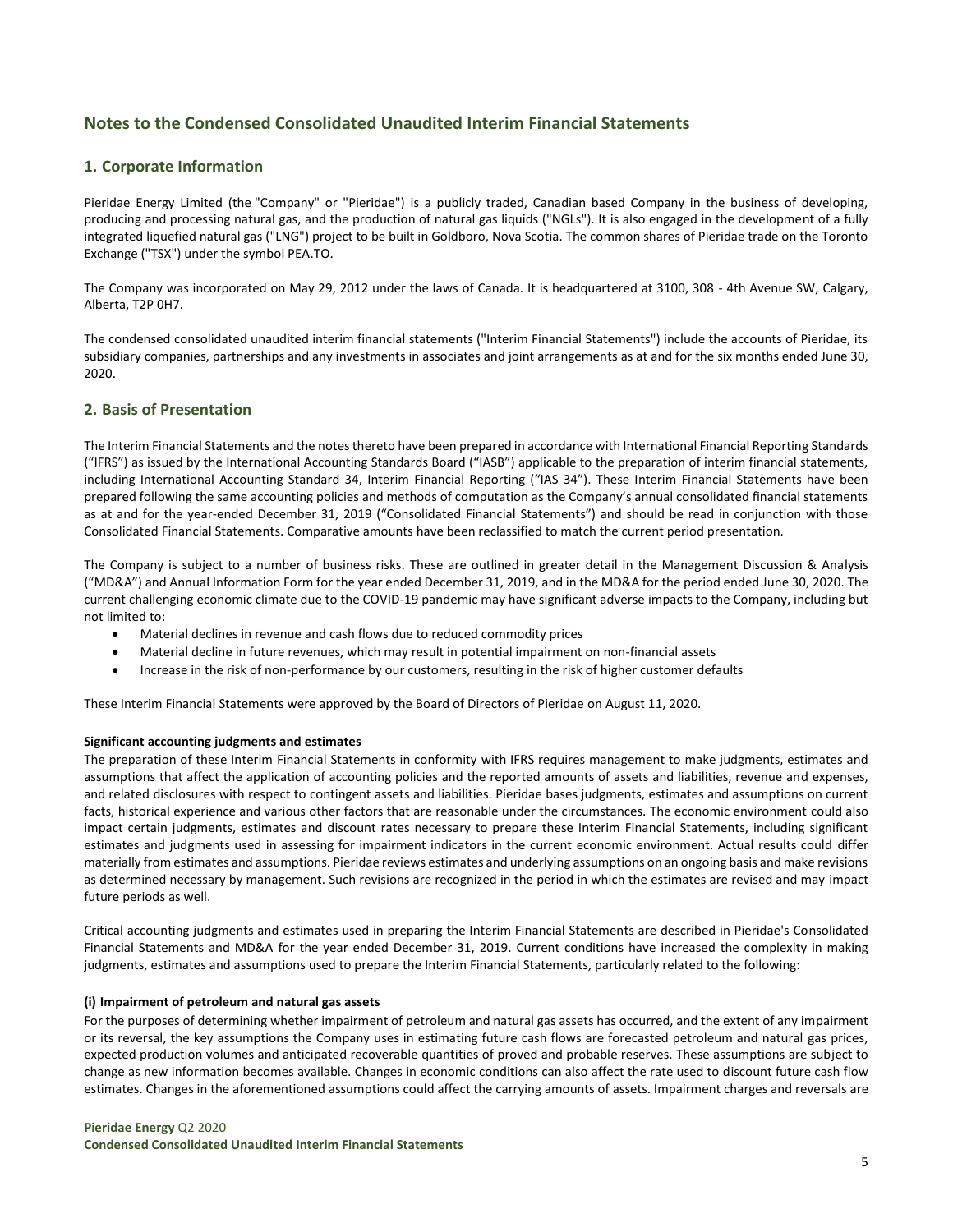recognized in profit or loss. The impact of COVID-19, or the assessment of future prices, have not triggered impairment indicators as at June 30, 2020.

#### **(ii) Litigation and arbitration**

The Company records provisions related to legal matters if it is probable that the Company will not be successful in defending the claim, or an adverse outcome arises from arbitration, and if an amount can be reasonably estimated. Determining the probability of a claim being defended or the outcome of arbitration, by nature, requires the use of significant judgement as it is based on the occurrence of one or more future events. Additionally, the potential claim or final settlement may fall within a range of probable outcomes which makes estimation of the amount and timing of any economic outflows difficult to predict and may be materially different upon settlement of the obligation. Provisions recognized are based on management's best estimate of the timing, scope, and amount of expected future cash outflows to settle the obligation.

## **3. Changes in Accounting Policies**

These Interim Financial Statements and the notes thereto have been prepared using the same accounting policies as used in the preparation of the Consolidated Financial Statements as at and for the year-ended December 31, 2019, except for the adoption of amended standards, and interpretations effective as of January 1, 2020. The Company has not early adopted any other standard, interpretation or amendment that has been issued but not yet effective.

#### **Definition of a Business (Amendments to IFRS 3)**

Effective January 1, 2020, the Company adopted the amendment to IFRS 3 which clarifies that, in order to be considered a business, an integrated set of activities and assets must include, at a minimum, an input and a substantive process that together significantly contribute to the ability to create output. Furthermore, it clarifies that a business can exist without including all of the inputs and processes needed to create outputs. These amendments had no impact on the Interim Financial Statements.

## **4. Segmented Financial Information**

Pieridae's reportable segments are determined based on the nature of the underlying operations, and the operations of the separate subsidiaries involved in these activities. The breakdown of the Company's respective lines of business are as follows:

Upstream – The upstream segment is comprised predominantly by the petroleum and natural gas production operations and properties acquired from Shell Canada Limited ("Shell") and Ikkuma Resources Corp. ("Ikkuma"). It also includes the Company's upstream operations in Eastern Canada, and certain corporate overhead activities associated with these operations. Upstream is currently the only segment generating operating revenues.

LNG – The LNG segment contains all activities associated with the development of the Company's proposed LNG facility in Goldboro, Nova Scotia and the majority of Pieridae's corporate overhead activities.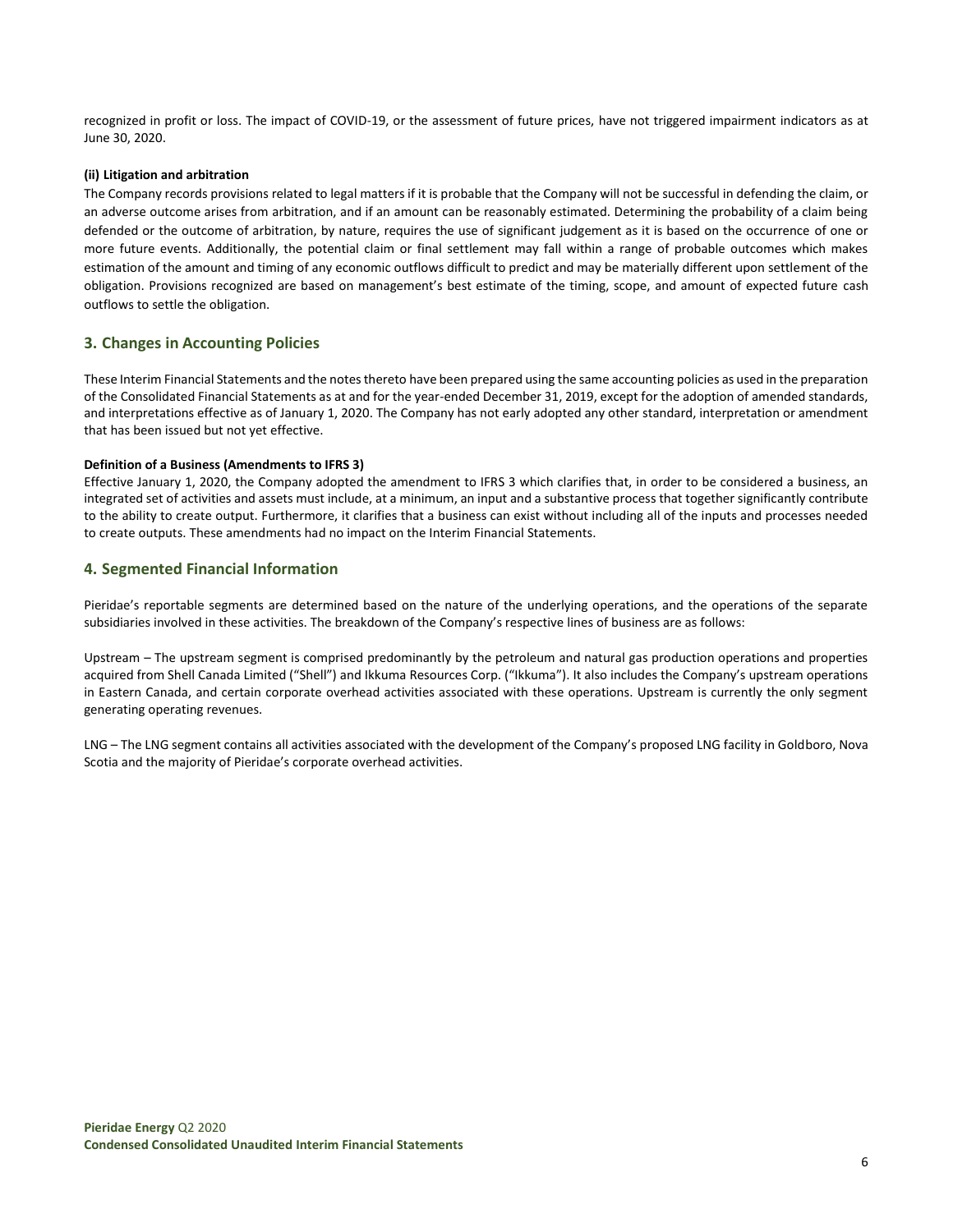| <b>Segmented Information</b>                    | Three months ended June 30 |          |            |                          |              |           |
|-------------------------------------------------|----------------------------|----------|------------|--------------------------|--------------|-----------|
|                                                 | Upstream                   |          | <b>LNG</b> |                          | Consolidated |           |
| (Unaudited, in thousands of Canadian dollars)   | 2020                       | 2019     | 2020       | 2019                     | 2020         | 2019      |
| Revenue                                         |                            |          |            |                          |              |           |
| Petroleum and natural gas                       | 54,261                     | 12,318   |            |                          | 54,261       | 12,318    |
| Royalties                                       | (1, 382)                   | (397)    |            | $\overline{a}$           | (1, 382)     | (397)     |
|                                                 | 52,879                     | 11,921   |            | $\blacksquare$           | 52,879       | 11,921    |
| Other income                                    | 634                        | 1,466    |            |                          | 634          | 1,466     |
| Third party processing                          | 6,926                      |          |            |                          | 6,926        |           |
|                                                 | 60,439                     | 13,387   |            | $\blacksquare$           | 60,439       | 13,387    |
| Realized gain on risk manangement contracts     | 8,223                      |          |            |                          | 8,223        |           |
| Unrealized (loss) on risk management contracts  | (83)                       |          |            | ٠                        | (83)         |           |
|                                                 | 68,579                     | 13,387   |            | $\overline{\phantom{a}}$ | 68,579       | 13,387    |
| <b>Expenses</b>                                 |                            |          |            |                          |              |           |
| Operating expenses                              | 45,422                     | 13,528   |            |                          | 45,422       | 13,528    |
| Administrative expenses                         | 2,366                      | 1,518    | 4,020      | 2,220                    | 6,386        | 3,738     |
| Development expenses                            |                            |          | 4,129      | 7,841                    | 4,129        | 7,841     |
| Transportation expenses                         | 3,939                      | 1,787    |            |                          | 3,939        | 1,787     |
| Impairment of exploration and evaluation assets |                            |          |            |                          |              |           |
| Share-based compensation                        | 51                         | 23       | 92         | 95                       | 143          | 118       |
| Foreign exchange loss (gain)                    | 8                          | 3        |            | 12                       | 8            | 15        |
| Depletion and depreciation                      | 9,988                      | 3,998    | 182        |                          | 10,170       | 3,998     |
| Financial expenses                              | 11,775                     | 1,889    |            | ٠                        | 11,775       | 1,889     |
| Share of net loss of associates                 | 3                          | 3        |            |                          | 3            | 3         |
|                                                 | 73,552                     | 22,749   | 8,423      | 10,168                   | 81,975       | 32,917    |
| Loss before income tax                          | (4, 973)                   | (9, 362) | (8, 423)   | (10, 168)                | (13, 396)    | (19, 530) |
| Income taxes                                    |                            |          |            |                          |              |           |
| <b>Net loss</b>                                 | (4, 973)                   | (9, 362) | (8, 423)   | (10, 168)                | (13, 396)    | (19, 530) |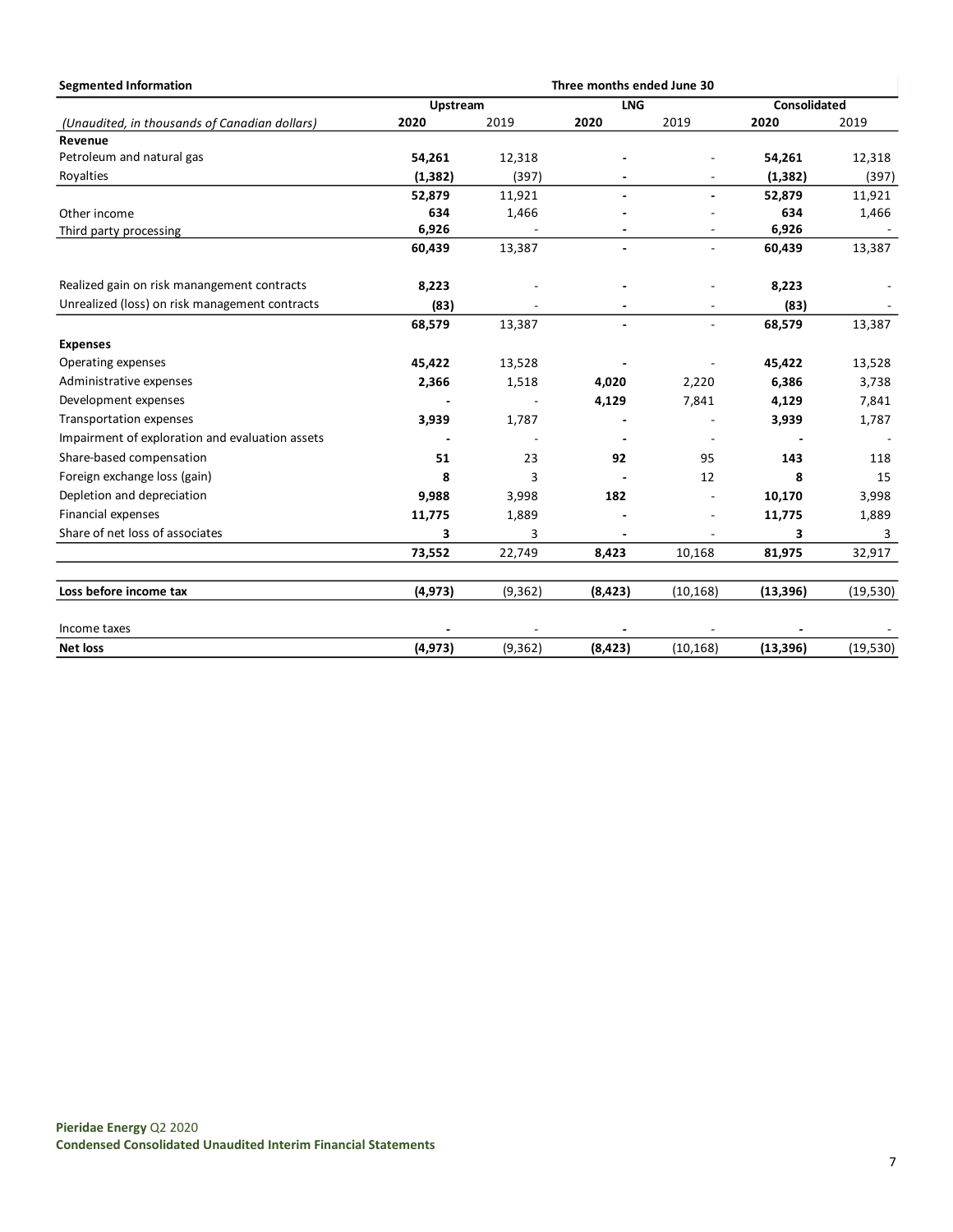| <b>Segmented Information</b>                         |          |           | Six months ended June 30 |                          |              |          |
|------------------------------------------------------|----------|-----------|--------------------------|--------------------------|--------------|----------|
|                                                      | Upstream |           | <b>LNG</b>               |                          | Consolidated |          |
| (Unaudited, in thousands of Canadian dollars)        | 2020     | 2019      | 2020                     | 2019                     | 2020         | 2019     |
| Revenue                                              |          |           |                          |                          |              |          |
| Petroleum and natural gas                            | 119,012  | 35,624    |                          |                          | 119,012      | 35,624   |
| Royalties                                            | (4,012)  | (1, 333)  |                          | $\overline{\phantom{a}}$ | (4,012)      | (1, 333) |
|                                                      | 115,000  | 34,291    | $\blacksquare$           | $\blacksquare$           | 115,000      | 34,291   |
| Other income                                         | 1,283    | 2,734     |                          |                          | 1,283        | 2,734    |
| Third party processing                               | 13,728   |           |                          |                          | 13,728       |          |
|                                                      | 130,011  | 37,025    | $\blacksquare$           | $\overline{\phantom{a}}$ | 130,011      | 37,025   |
| Realized gain (loss) on risk manangement contracts   | 12,708   | (657)     |                          |                          | 12,708       | (657)    |
| Unrealized (loss) gain on risk manangement contracts | (166)    | 1         |                          |                          | (166)        | 1        |
|                                                      | 142,553  | 36,369    | $\blacksquare$           | $\overline{\phantom{a}}$ | 142,553      | 36,369   |
| <b>Expenses</b>                                      |          |           |                          |                          |              |          |
| Operating expenses                                   | 96,404   | 29,722    |                          |                          | 96,404       | 29,722   |
| Administrative expenses                              | 5,556    | 2,857     | 7,131                    | 4,913                    | 12,687       | 7,770    |
| Development expenses                                 |          |           | 7,588                    | 7,841                    | 7,588        | 7,841    |
| <b>Transportation expenses</b>                       | 7,775    | 3,416     |                          |                          | 7,775        | 3,416    |
| Impairment of exploration and evaluation assets      |          | 7,859     |                          |                          |              | 7,859    |
| Share-based compensation                             | 123      | 53        | 195                      | 214                      | 318          | 267      |
| Foreign exchange gain (loss)                         | (170)    | (5)       |                          | $\overline{2}$           | (170)        | (3)      |
| Depletion and depreciation                           | 19,150   | 8,343     | 354                      |                          | 19,504       | 8,343    |
| Financial expenses                                   | 23,321   | 3,729     |                          |                          | 23,321       | 3,729    |
| Share of net loss of associates                      | 6        | 6         |                          |                          | 6            | 6        |
| Gain on disposal                                     |          | (55)      |                          | $\overline{\phantom{a}}$ |              | (55)     |
|                                                      | 152,165  | 55,925    | 15,268                   | 12,970                   | 167,433      | 68,895   |
| Loss before income tax                               | (9,612)  | (19, 556) | (15, 268)                | (12, 970)                | (24, 880)    | (32,526) |
| Deferred tax (recovery)                              |          |           |                          |                          |              |          |
| <b>Net loss</b>                                      | (9,612)  | (19, 556) | (15,268)                 | (12, 970)                | (24, 880)    | (32,526) |

|                                  |         | June 30, December 31, |
|----------------------------------|---------|-----------------------|
| As at                            | 2020    | 2019                  |
| Upstream assets                  | 574.121 | 590,213               |
| LNG assets                       | 14.294  | 12,261                |
| <b>Total consolidated assets</b> | 588,415 | 602,474               |

Upstream assets include materials inventory acquired as part of the Acquisition on October 16, 2019 (see Note 5 in the Consolidated Financial Statements). Materials inventory is comprised of consumables, materials and supplies and is carried at the lower of cost and net realizable value. As at June 30, 2020, the Company held \$23.0 million of materials inventory (December 31, 2019: \$23.5 million).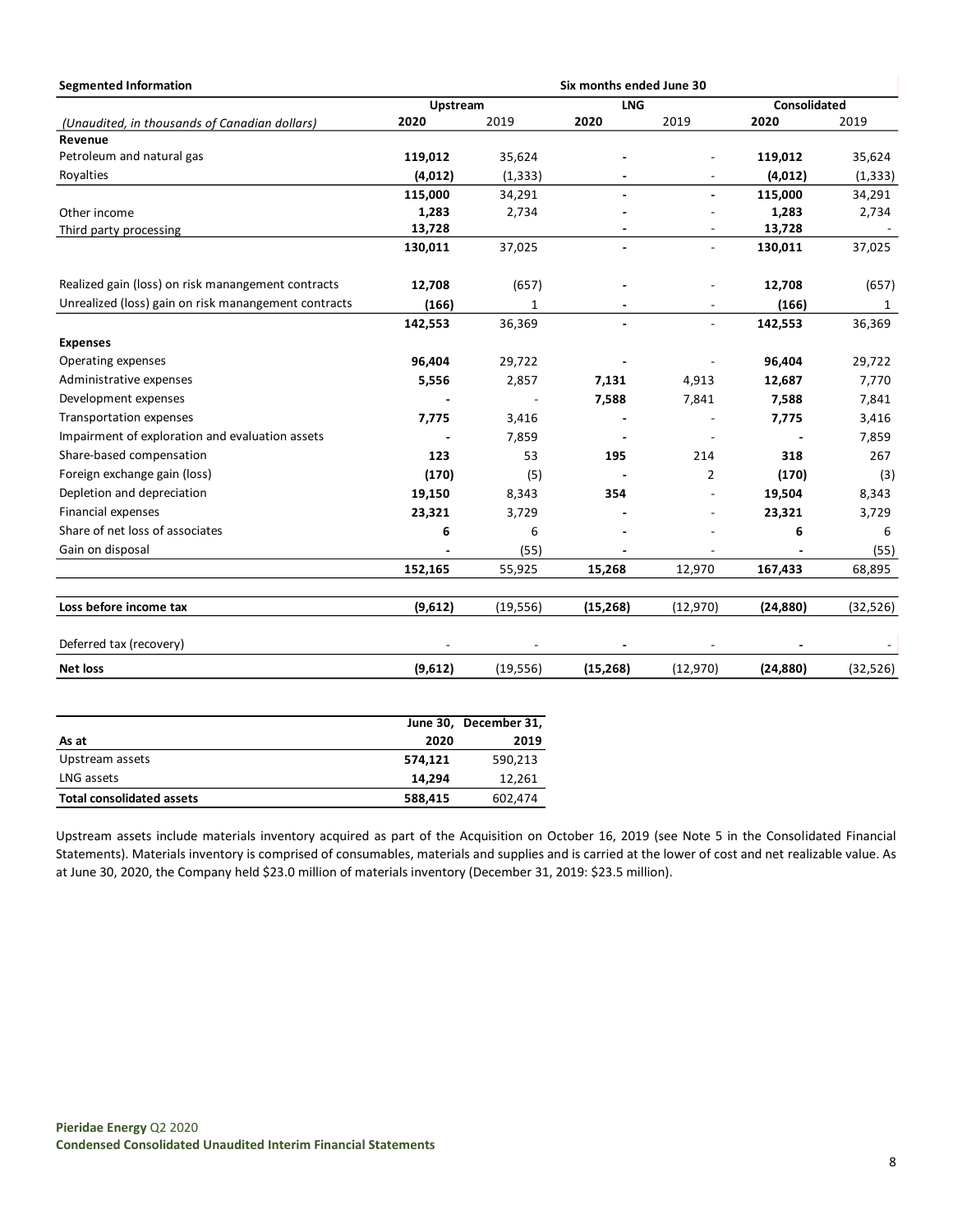## **5. Property, Plant and Equipment**

| (5000s)                                         |         |
|-------------------------------------------------|---------|
| <b>Historical Cost</b>                          |         |
| Balance at December 31, 2019                    | 516,575 |
| Additions                                       | 434     |
| Balance at June 30, 2020                        | 517,009 |
|                                                 |         |
| <b>Accumulated Depletion &amp; Depreciation</b> |         |
| Balance at December 31, 2019                    | 21,527  |
| Depletion and depreciation (1)                  | 18,157  |
| Balance at June 30, 2020                        | 39,684  |
|                                                 |         |
| <b>Net Book Value</b>                           |         |
| Balance at December 31, 2019                    | 495,048 |
| Balance at June 30, 2020                        | 477,325 |

(1) Does not include \$1.347 million of right-of-use assets depreciation (Note 7).

As at June 30, 2020, the Company determined that no impairment indicators existed in any of the Company's Cash Generating Units, therefore no impairment tests were performed.

#### **6. Exploration and Evaluation Assets**

| (\$ 000s)                    |       |
|------------------------------|-------|
| Balance at December 31, 2019 | 1,077 |
| Additions                    | 1,859 |
| Balance at June 30, 2020     | 2,936 |

Exploration and evaluation ("E&E") assets consist of unevaluated seismic data on the Company's exploration projects which are pending the determination of proved or probable reserves. E&E assets totaled \$2.9 million as at June 30, 2020, compared to \$1.1 million as at December 31, 2019, and were not subject to depletions or transfers to property, plant and equipment. During the six months ended June 30, 2020, additions of \$1.8 million were incurred. As of June 31, 2020, the Company determined that no impairment indicators for its E&E assets, therefore no impairment tests were performed.

In Q1 2019 management re-evaluated the Company's prospects in Quebec and compared these to other opportunities available to the Company. Management concluded that renewing certain petroleum licenses in Quebec was not in the best interests of the Company. Consequently, only licenses for properties which held the most promise and likelihood of exploratory success were renewed, the remainder were relinquished. This was deemed as an indicator of impairment for the related properties, and as at March 31, 2019 an impairment provision of \$7.9 million was recorded. Refer to the Consolidated Financial Statements for the year ended December 31, 2019 for additional information on impairment recognized in 2019.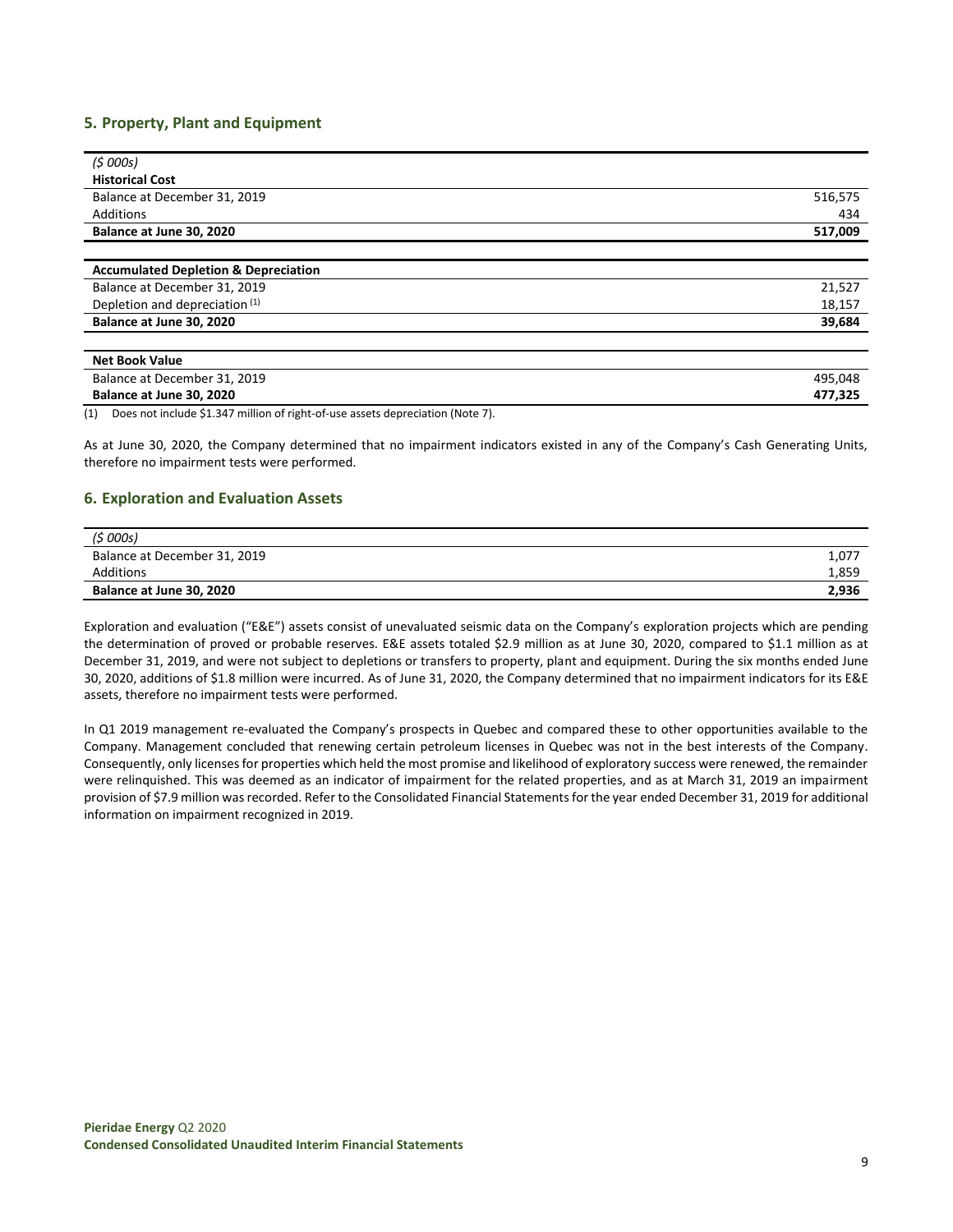## **7. Leases**

#### **Right-of-use-assets**

The Company enters into arrangements to secure access to assets necessary for operating the business. Leased (right-of-use) assets include office, vehicles and equipment.

| (5000s)                         | <b>Office</b> | <b>Vehicles</b> | Equipment | Total |
|---------------------------------|---------------|-----------------|-----------|-------|
| <b>Historical Cost</b>          |               |                 |           |       |
| Balance at December 31, 2019    | 2,194         | 4,361           | 26        | 6,581 |
| Additions                       | ٠             |                 | ٠         |       |
| <b>Disposals</b>                | ۰             |                 | ٠         |       |
| Balance at June 30, 2020        | 2,194         | 4,361           | 26        | 6,581 |
|                                 |               |                 |           |       |
| <b>Accumulated Depreciation</b> |               |                 |           |       |
| Balance at December 31, 2019    | 410           | 722             | 9         | 1,141 |
| Depreciation                    | 266           | 1,077           | 4         | 1,347 |
| <b>Disposals</b>                | -             |                 | ٠         |       |
| Balance at June 30, 2020        | 676           | 1,799           | 13        | 2,488 |
|                                 |               |                 |           |       |
| <b>Net Book Value</b>           |               |                 |           |       |
| Balance at December 31, 2019    | 1,784         | 3,639           | 17        | 5,440 |
| Balance at June 30, 2020        | 1,518         | 2,562           | 13        | 4,093 |

## **8. Term Debt**

On October 16, 2019 the Company entered into a \$206.0 million senior secured fully drawn non-revolving term loan facility (the "Credit Agreement"). The Credit Agreement bears interest at a fixed rate of 12.0% per annum from the date of issue, accrued daily and payable quarterly in cash. Additional interest of 3.0% per annum is payable quarterly in cash or, at the option of the Company and subject to the lender's approval, payable in kind by way of accruing to the principal outstanding. The Credit Agreement is repayable in full on October 16, 2023; however, the Company may repay the principal in whole or in part any time prior to October 16, 2023 upon 90 days written notice to the agent, without penalty. Refer to the Consolidated Financial Statements for the year ended December 31, 2019 for additional information on the Credit Agreement.

The term loan facility balance as at June 30, 2020 and December 31, 2019 are shown in the following table:

| (5000s)                       | June 30, 2020 | December 31, 2019 |
|-------------------------------|---------------|-------------------|
| Term loan facility            | 206,000       | 206,000           |
| Accretion of deferred fee (1) | 9,245         | 2,601             |
| Unamortized transaction costs | (4, 977)      | (5,688)           |
| Term debt                     | 210.268       | 202,913           |

 $(1)$  Total accretion of the deferred fee and transaction costs is \$7.4 million for the six months ended June 30, 2020

Effective March 17, 2020, a waiver was provided by the agent and lender to remove the requirement to hedge at least 60% of production volumes on an 18 -month rolling average until the end of August 2020. Effective March 31, 2020, a waiver was provided by the agent and lender to defer the financial covenant relating to market capitalization until June 30, 2021. Pieridae was in compliance with all covenants as at June 30, 2020.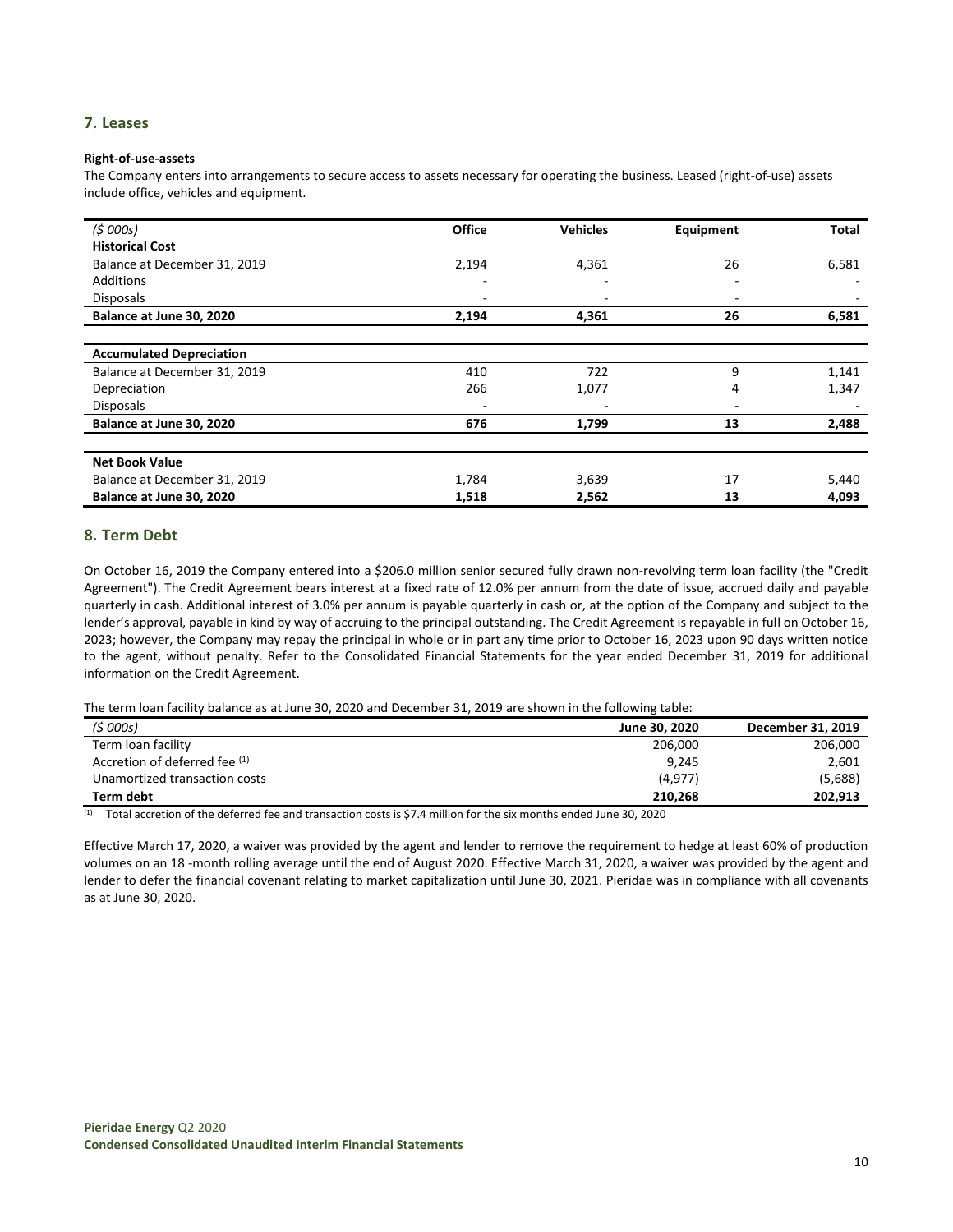## **9. Decommissioning Obligations**

| (5000s)                      |         |
|------------------------------|---------|
| Balance at December 31, 2019 | 206,520 |
| Change in estimate           | (663)   |
| Accretion                    | 423     |
| Balance at June 30, 2020     | 206,280 |
| Less: Current portion        | 2,890   |
| Long-term balance            | 203,390 |

The Company's decommissioning obligations result from net ownership interests in petroleum and natural gas assets including well sites, gathering systems and processing facilities. The Company estimates the total undiscounted amount of cash flows required to settle its decommissioning obligations is approximately \$243 million (December 31, 2019: 239.7 million).

The Company applied a risk-free real rate return rate of 0.41% (December 31, 2019: 0.41%) to estimate the present value of the decommissioning provision. Changes in the measurement of the decommissioning provision are added to, or deducted from, the cost of the related property, plant and equipment or evaluation and exploration asset.

## **10. Share Capital**

#### **Issued and outstanding common shares**

| (\$ 000s, except as noted)   | Number of common shares (000s) | Common share capital |
|------------------------------|--------------------------------|----------------------|
| Balance at December 31, 2019 | 157.561                        | 274.799              |
| Share-based compensation     | 81                             | 64                   |
| Balance at June 30, 2020     | 157.642                        | 274.863              |

On February 5, 2020, 80,697 common shares were granted to non-employee directors as part of the Company's share-based compensation policy for directors.

#### **Net loss per share – Basic and Diluted**

|                                                                                 | Three months ended |          | Six months ended |          |
|---------------------------------------------------------------------------------|--------------------|----------|------------------|----------|
|                                                                                 |                    | June 30  |                  | June 30  |
| (\$ 000s except share amount)                                                   | 2020               | 2019     | 2020             | 2019     |
| Net loss for the period attributable to equity holders of the Company           | (13,365)           | (19,530) | (24, 849)        | (32,522) |
| Weighted average number of common shares (000s of shares)                       | 157,642            | 84,206   | 157.626          | 81,017   |
| Effect of dilutive securities (000s of shares)                                  |                    |          |                  |          |
| Weighted average number of common shares adjusted for dilution (000s of shares) | 157.642            | 84.206   | 157.626          | 81,017   |
| Net loss per shares (\$ per share)                                              |                    |          |                  |          |
| <b>Basic</b>                                                                    | (0.09)             | (0.23)   | (0.16)           | (0.40)   |
| <b>Diluted</b>                                                                  | (0.09)             | (0.23)   | (0.16)           | (0.40)   |

## **11. Petroleum and Natural Gas Sales**

The Company's revenues from the sale of petroleum and natural gas are comprised of sales from the production of natural gas, condensate, natural gas liquids and sulphur, as set out below.

|                                       | Three months ended |         | Six months ended |         |
|---------------------------------------|--------------------|---------|------------------|---------|
|                                       |                    | June 30 |                  | June 30 |
| (5000s)                               | 2020               | 2019    | 2020             | 2019    |
| <b>Natural Gas</b>                    | 35,521             | 10,380  | 76,271           | 31,123  |
| Condensate                            | 11,505             | 769     | 29,071           | 1,415   |
| <b>NGL</b>                            | 5,368              | 35      | 11,166           | 210     |
| Sulphur                               | 1,867              | 1,134   | 2.504            | 2,876   |
| Total petroleum and natural gas sales | 54,261             | 12,318  | 119,012          | 35,624  |

**Pieridae Energy** Q2 2020 **Condensed Consolidated Unaudited Interim Financial Statements**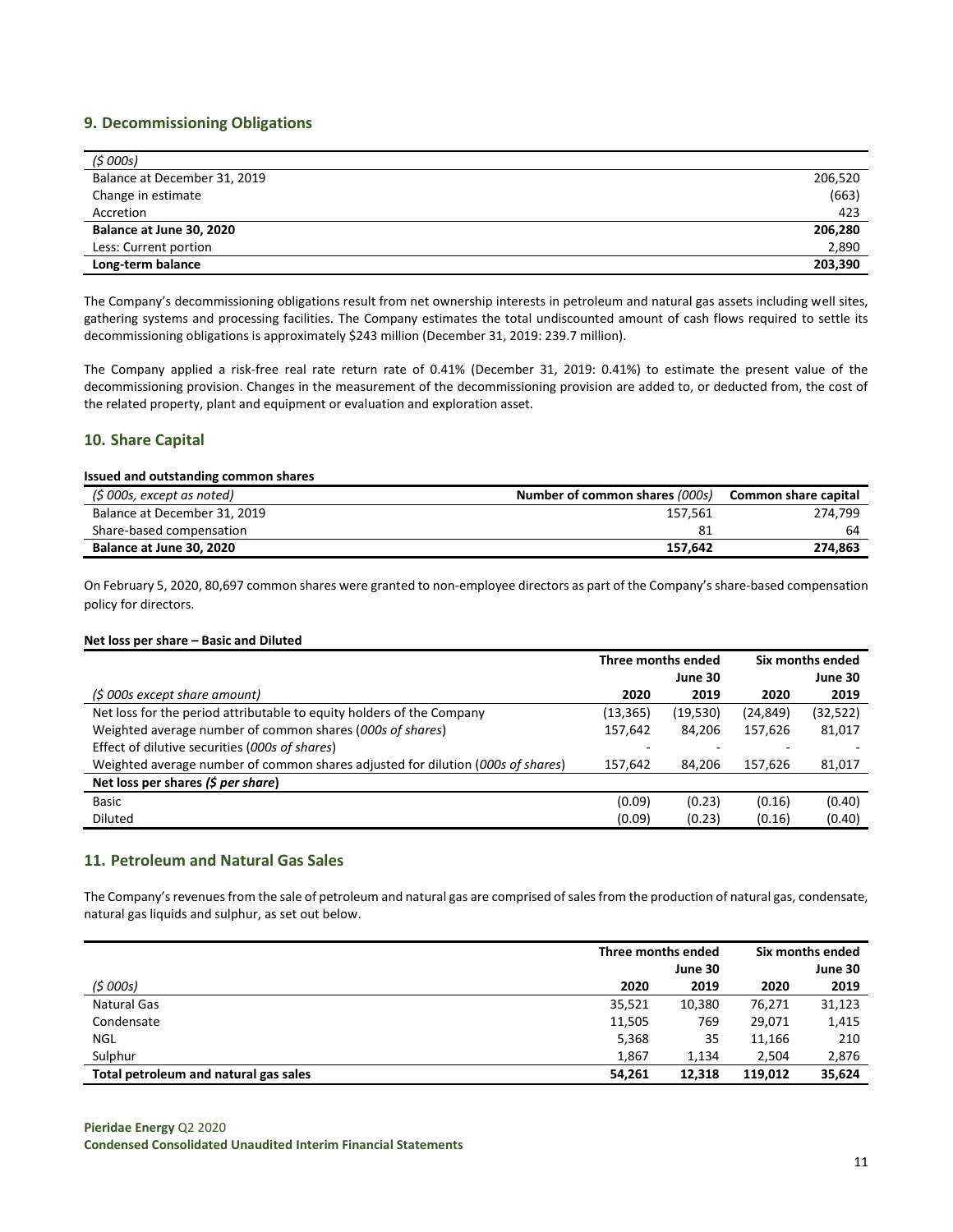## **12. Finance Expenses**

|                                                   | Three months ended |         | Six months ended |         |
|---------------------------------------------------|--------------------|---------|------------------|---------|
|                                                   |                    | June 30 |                  | June 30 |
| (5000s)                                           | 2020               | 2019    | 2020             | 2019    |
| Interest expense                                  | 7,706              | 1,244   | 15.545           | 2,415   |
| Accretion of financing costs                      | 3,867              | ٠       | 7,355            |         |
| Interest income                                   | (40)               | (70)    | (72)             | (107)   |
| Accretion of decommissioning obligations (Note 8) | 212                | 715     | 423              | 1,421   |
| Interest on lease liabilities                     | 30                 | ٠       | 70               |         |
| <b>Total finance expense</b>                      | 11.775             | 1,889   | 23.321           | 3,729   |

## **13. Financial Instruments and Risk Management**

#### **Fair Values**

A number of the Company's accounting policies and disclosures require the determination of fair value for both financial and non-financial assets and liabilities. Fair values have been determined for measurement and/or disclosure based on methods as set out in the Consolidated Financial Statements. These methods have been applied consistently to all periods presented in these Interim Financial Statements.

The fair values of financial assets and liabilities, together with the carrying amounts shown in the Interim Financial Statements, are shown in the table below. Fair values for risk management contracts are determined using external counterparty information, which is compared to observable market data. Certain non-derivative financial instruments measured at amortized cost including cash and cash equivalents, trade receivables and trade payables have been excluded because they have carrying amounts that approximate their fair value due to the nature of the item or the short time to maturity. These instruments would be classified as Level II of the fair value hierarchy.

| (5000s)                                        | December 31, 2019<br>June 30, 2020 |                   |                   |          |                   |                   |
|------------------------------------------------|------------------------------------|-------------------|-------------------|----------|-------------------|-------------------|
|                                                | Carrying                           | <b>Fair Value</b> | <b>Fair Value</b> | Carrying | <b>Fair Value</b> | <b>Fair Value</b> |
|                                                | Value                              | Level             |                   | Value    | Level             |                   |
| <b>Financial liabilities at fair value</b>     |                                    |                   |                   |          |                   |                   |
| Fair value of risk management contracts        | 78                                 |                   | 78                | 45       |                   | 45                |
| <b>Financial liabilities at amortized cost</b> |                                    |                   |                   |          |                   |                   |
| Term debt                                      | 210.268                            |                   | 206.000           | 202.913  | Ш                 | 206,000           |

Pieridae has exposure to counterparty credit risk, liquidity risk and market risk and recognizes that effective management of these risks is a critical success factor in managing organization and shareholder value. Risk management strategies, policies and limits ensure risks and exposures are aligned to Pieridae's business strategy and risk tolerance. Pieridae's Board of Directors is responsible for providing risk management oversight and oversees how management assesses and monitors risk. The following analysis provides an assessment of those risks as at June 30, 2020.

#### **Counterparty credit risk**

Credit risk is the risk of financial loss to the Company if a customer or counterparty to a financial instrument fails to meet its contractual obligations and arises principally from the Company's receivable from partners in jointly owned assets, natural gas marketers and counterparties to derivative financial contracts. The impact from COVID-19 on credit risk remains low as Pieridae continues to maintain communication with our customers and work towards timely payment of accounts receivable. To date, the Company has not experienced significant counterparty non-performance. In light of COVID-19, Pieridae assessed the financial stability and liquidity of our customers as at June 30, 2020. No significant adjustments were made to net accounts receivable in connection with this assessment. Pieridae continues to monitor the impact of COVID-19 and may make revisions as determined necessary by management. Such revisions are recognized in the period in which the estimates are revised and may impact future periods as well.

Substantially all of the Company's petroleum and natural gas production is marketed under standard industry terms. Sales from petroleum and natural gas marketers are normally collected on the 25th day of the month following sale. The Company's policy to mitigate credit risk associated with these balances is to establish marketing relationships with creditworthy purchasers. The Company historically has not experienced any material collection issues with its petroleum and natural gas marketers. Receivables from partners in jointly owned assets are typically collected within one to three months of the bill being issued to the partner. The Company attempts to mitigate the risk from receivables from partners in jointly owned assets by obtaining partner approval of significant capital expenditures prior to the expenditure. However, the receivables are from participants in the petroleum and natural gas sector, and collection of the outstanding balances can be impacted by industry factors such as commodity price fluctuations, limited capital availability and unsuccessful drilling programs. The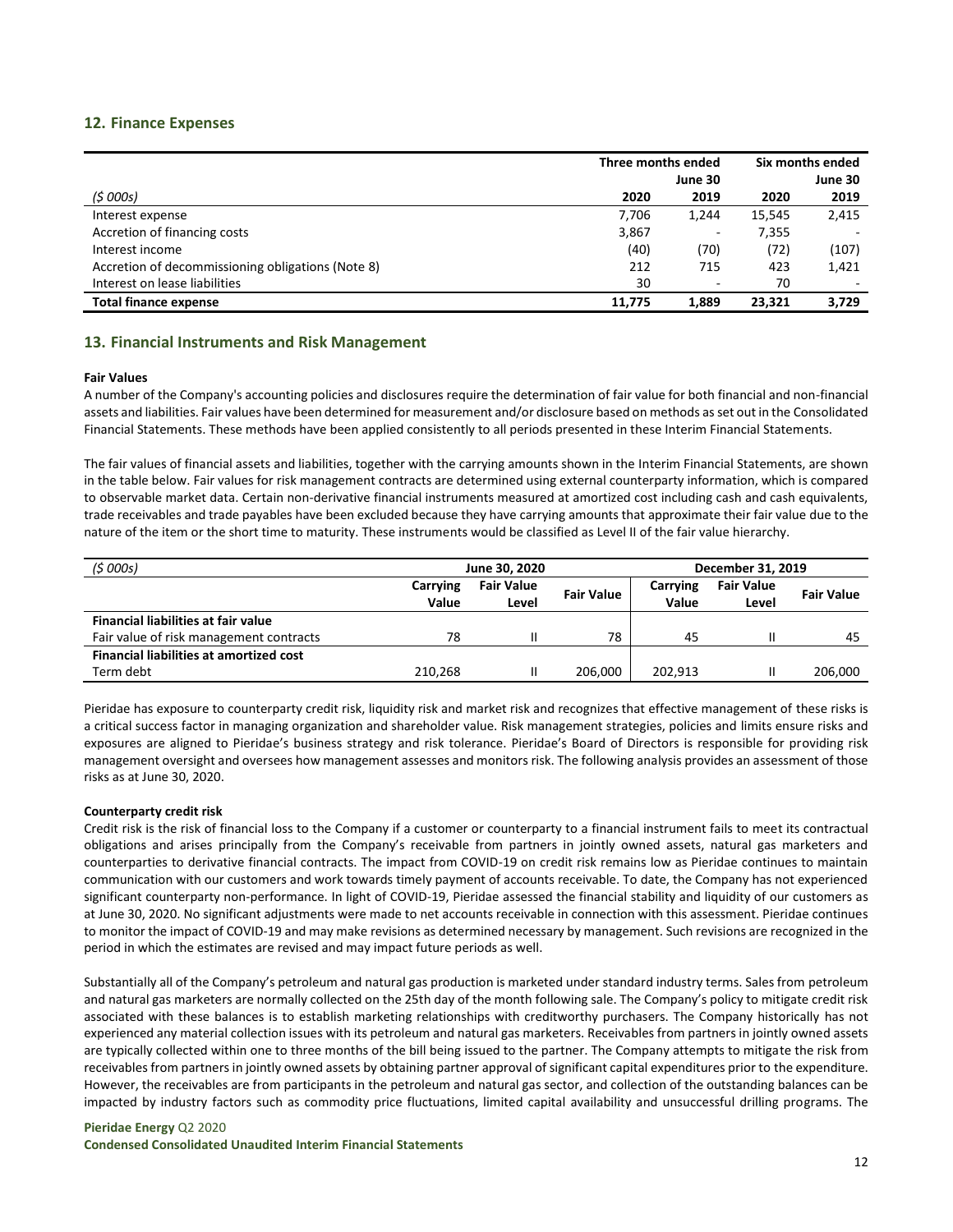Company does not typically obtain collateral from petroleum and natural gas marketers or partners in jointly owned assets; however, the Company can cash call for major projects and does have the ability, in most cases, to withhold production from these partners in the event of non-payment.

The carrying amount of accounts receivable represents the maximum credit exposure. As of June 30, 2020, and December 31, 2019, the Company's accounts receivables consisted of:

| (5000s)                                           | June 30. 2020 | December 31, 2019 |
|---------------------------------------------------|---------------|-------------------|
| Petroleum and natural gas marketers               | 22.727        | 29,965            |
| Receivables from partners in jointly owned assets | 15,137        | 8,877             |
| Other (primarily governmental entities)           | 3.265         | 1.968             |
| Total accounts receivable                         | 41.129        | 40,810            |

As at June 30, 2020 and December 31, 2019, the Company's accounts receivables are aged as follows:

| (\$ 000s)                    | June 30, 2020 | December 31, 2019 |
|------------------------------|---------------|-------------------|
| Current (less than 90 days)  | 32,536        | 35.564            |
| Past due (more than 90 days) | 8.593         | 5,246             |
| Total accounts receivable    | 41.129        | 40,810            |

The Company has assessed the past due receivables and determined that no provision is required as at June 30, 2020.

#### **Liquidity and funding risk**

Liquidity and funding risk is the risk that the Company may be unable to obtain sufficient cash or its equivalent in a timely and cost-effective manner in order to meet its commitments as they become due. The Company's objective in managing liquidity risk is to maintain sufficient readily available reserves in order to meet its liquidity requirements as they become due. The Company manages its liquidity risk by forecasting cash flows over a 12-month rolling time period to identify capital requirements. These requirements are then addressed through management of Pieridae's capital structure, being its share capital and debt facilities, and makes adjustments to it based on the funds available to the Company in order to support future business opportunities. As at June 30, 2020, there has been no impact to liquidity and funding risk from COVID-19.

#### **Market risk**

Market risk is the risk that the fair value or future cash flows of a financial instrument will fluctuate because of changes in market conditions. Market risk comprises three types of risk: interest rate risk, currency risk and price risk.

#### (a) Price risk

The Company's petroleum and natural gas production is directly subject to fluctuations in commodity prices. Fluctuations in commodity prices, both absolute and associated with changes in the Canadian to U.S. dollar exchange rate, and specifically the prices for natural gas, condensate and NGLs, could have significant impact on the Company's cash flows and its ability to sustain its operations. Excess supply, coupled with ongoing pipeline capacity constraints, continue to weigh on petroleum and natural gas prices in Western Canada. Although markets have shown signs of recovery since Q1 2020, the possibility of significant price volatility continue to exist due to the COVID-19 pandemic and dependency on the actions of OPEC and non-OPEC countries. Such an exposure may impact the Company's ability to attract the necessary investment to ultimately fund construction of its Goldboro LNG project. As the Company advances toward a final investment decision for the LNG project, it will evaluate a number of options to potentially manage this risk. The impact from COVID-19 on price risk to date has been minimal as current and future pricing for natural gas remains stable and has since improved since Q1 2020; however, the totality of risks arising from the COVID-19 pandemic will continue to be monitored and assessed as required.

Pieridae utilizes fixed price physical delivery contracts and derivative financial instruments as part of its overall risk management strategy to assist in managing the exposure to commodity price risk, and the cost of power. Physical contracts are considered normal sales contracts and are not recorded at fair value in the Interim Financial Statements. Pieridae does not trade financial instruments for speculative purposes.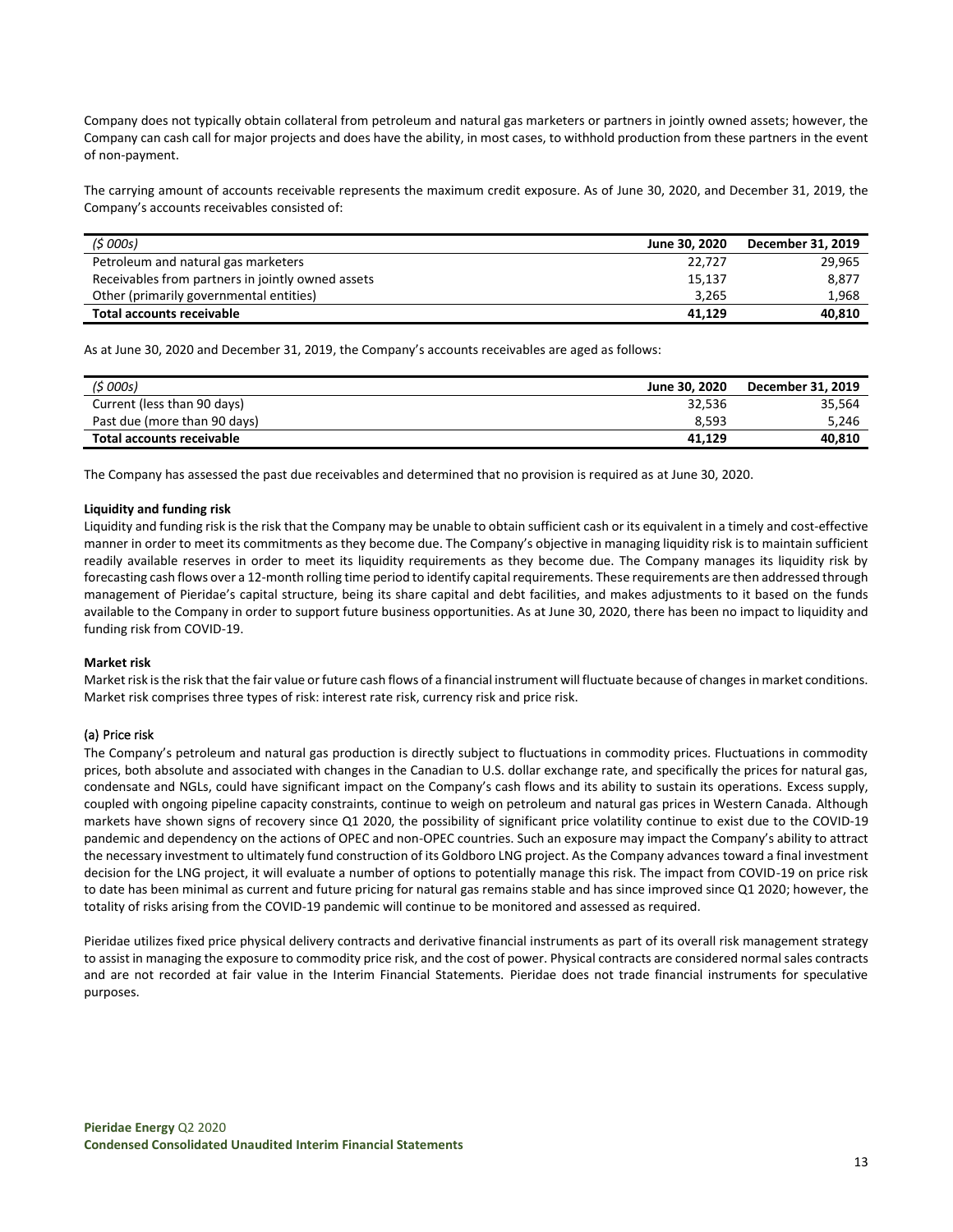Pieridae had the following fixed price physical commodity sales contracts in place at June 30, 2020.

| Type of contract                 | Quantity     | <b>Time Period</b>   | <b>Contract Price</b> |
|----------------------------------|--------------|----------------------|-----------------------|
| <b>Fixed Price - Natural Gas</b> | 210,500 GJ/d | July 2020            | CAD \$1.62/GJ         |
| Fixed Price - Natural Gas        | 196,200 GJ/d | August 2020          | CAD \$1.60/GJ         |
| Fixed Price - Natural Gas        | 185,000 GJ/d | September 2020       | CAD \$1.60/GJ         |
| <b>Fixed Price - Natural Gas</b> | 185,000 GJ/d | October 2020         | CAD \$1.60/GJ         |
| Fixed Price - Natural Gas        | 137,500 GJ/d | November 2020        | CAD \$2.14/GJ         |
| <b>Fixed Price - Natural Gas</b> | 112,500 GJ/d | December 2020        | CAD \$2.14/GJ         |
| <b>Fixed Price - Natural Gas</b> | 92,500 GJ/d  | January - March 2021 | CAD \$2.07/GJ         |

During the second quarter, Pieridae monetized additional commodity derivative contracts for cash proceeds of \$8.2 million and realized a gain of the same amount. During the first quarter, Pieridae monetized a portion of its commodity derivative contracts resulting in cash proceeds of \$4.5 million and a realized gain of the same amount, resulting in a total of \$12.7 million for the six months ended June 30, 2020.

## **14. Presentation in Consolidated Statements of Cash Flows**

The below table provides supplemental information for the statement of cash flows:

|                                          |           | Three months ended |         | Six months ended June |  |
|------------------------------------------|-----------|--------------------|---------|-----------------------|--|
|                                          |           | June 30            |         | 30                    |  |
| (5000s)                                  | 2020      | 2019               | 2020    | 2019                  |  |
| Accounts receivable                      | 8.777     | 4.539              | (319)   | 3.557                 |  |
| Prepaid expenses and deposits            | (498)     | (10,089)           | (1,732) | (10, 428)             |  |
| Inventories                              | 497       |                    | 526     |                       |  |
| Accounts payable and accrued liabilities | (12, 310) | 3.549              | 2,043   | (12,099)              |  |
| Change in non-cash working capital       | (3,534)   | 2.001              | 518     | (18,970)              |  |

## **15. Provisions**

In April 2020, the Company entered into an arbitration agreement with a third party to resolve an on-going commercial dispute. The matter is currently in arbitration and the Company expects a legally binding judgement later in the year. As a result, in the second quarter of 2020, the Company derecognized approximately \$12.0 million of accrued liabilities and recognized an undiscounted provision of \$2.0 million to reflect the Company's best estimate of the most probable outcome. This provision resulted in a reduction in operating expenses of approximately \$10 million. Refer to the Consolidated Financial Statements for the year ended December 31, 2019 for additional information on significant accounting policies for provisions.

The Company represents its interests in the arbitration vigorously. Such legal proceedings involving possible losses are inherently complex, and significant judgement must be applied in estimating probable outcomes. The total required payment in the event that the arbitration outcome is adverse to the Company may materially exceed the current provision and would be recognized in the settlement period. Management considers that disclosure of further details of the arbitration would seriously prejudice the Company's position and accordingly further information on the nature of the obligation and major assumptions used in calculating the provision have not been provided.

#### **16. Commitments**

| (\$ 000s)           | 2020                     | 2021   | 2022   | 2023   | <b>Thereafter</b> | Total   |
|---------------------|--------------------------|--------|--------|--------|-------------------|---------|
| License fees        | 46                       | 46     | 46     | 46     | 46                | 230     |
| Interest on debt    | 15,552                   | 30,900 | 30.900 | 24.466 |                   | 101,818 |
| Deferred fee        | $\overline{\phantom{0}}$ | 50,000 |        | -      |                   | 50,000  |
| Firm transportation | 4.835                    | 8.113  | 3.427  | 1.506  | 1.968             | 19,849  |
| Total               | 20.433                   | 89,059 | 34,373 | 26.018 | 2.014             | 171,897 |